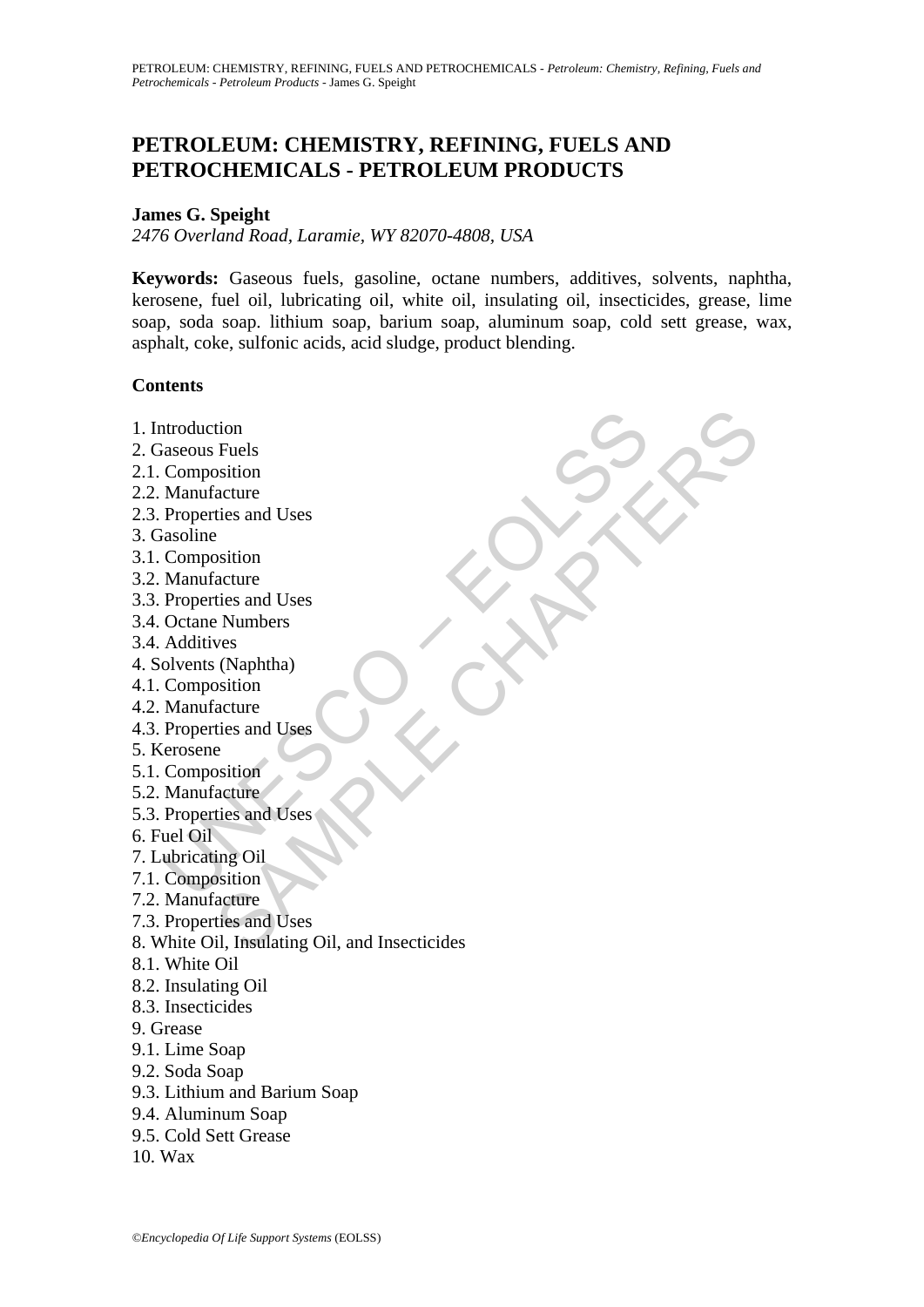10.1. Composition 10.2. Manufacture 10.3. Properties and Uses 11. Asphalt 11.1. Composition 11.2. Manufacture 11.3. Properties and Uses 12. Coke 13. Sulfonic Acids 14. Acid Sludge 15. Product Blending **Glossary** Bibliography Biographical Sketch

#### **Summary**



*Petroleum products* (in contrast to *petrochemicals*) are those bulk fractions that are derived from petroleum and have commercial value as a bulk product. In the strictest sense, *petrochemicals* are also petroleum products but they are individual chemicals that are used as the basic building blocks of the chemical industry.

praphical Sketch<br>
manry<br>
coleum products (in contrast to *petrochemicals*) are those bulk<br>
ved from petroleum and have commercial value as a bulk produce,<br>
e, *petrochemicals* are also petroleum products but they are indiv The State of the contrast to *petrochemicals*) are those bulk fractions that<br>m petroleum and have commercial value as a bulk product. In the stric-<br>*ochemicals* are also petroleum products but they are individual chemicals The fuels derived from petroleum contribute approximately one-third to one-half of the total world energy supply and are used not only for transportation fuels (i.e., gasoline, diesel fuel, and aviation fuel, among others), lubricants and asphalt - a once-maligned by-product – which is now a premium value product for highway surfaces, roofing materials, and miscellaneous waterproofing uses.

## **1. Introduction**

*Petroleum products* (in contrast to *petrochemicals*) are those bulk fractions that are derived from petroleum and have commercial value as a bulk product. In the strictest sense, *petrochemicals* are also petroleum products but they are individual chemicals that are used as the basic building blocks of the chemical industry.

The demand for petroleum products (Table 1) – particularly transportation fuels (gasoline and diesel) and petrochemical feedstocks (such as aromatics and olefins) – is increasing throughout the world. Traditional markets such as North America and Europe are experiencing moderate increase in demand, whereas emerging Asian markets such as India and China are witnessing a rapid surge. This has resulted in a 'squeeze' on existing refineries, prompting a fresh technological approach to optimize efficiency and throughput. Major oil companies and technology suppliers/licensors are investing heavily to revamp their refining technologies in an effort to cater to the growing needs of customers.

| <b>Product</b> | Lower<br>Carbon | Upper<br>Carbon | Lower<br><b>Boiling</b> | <b>Upper</b><br><b>Boiling</b> | Lower<br><b>Boiling</b> | Upper<br><b>Boiling</b> |
|----------------|-----------------|-----------------|-------------------------|--------------------------------|-------------------------|-------------------------|
|                | Limit           | Limit           | Point ${}^{\circ}C$     | Point <sup>o</sup> C           | Point <sup>o</sup> F    | Point <sup>o</sup> F    |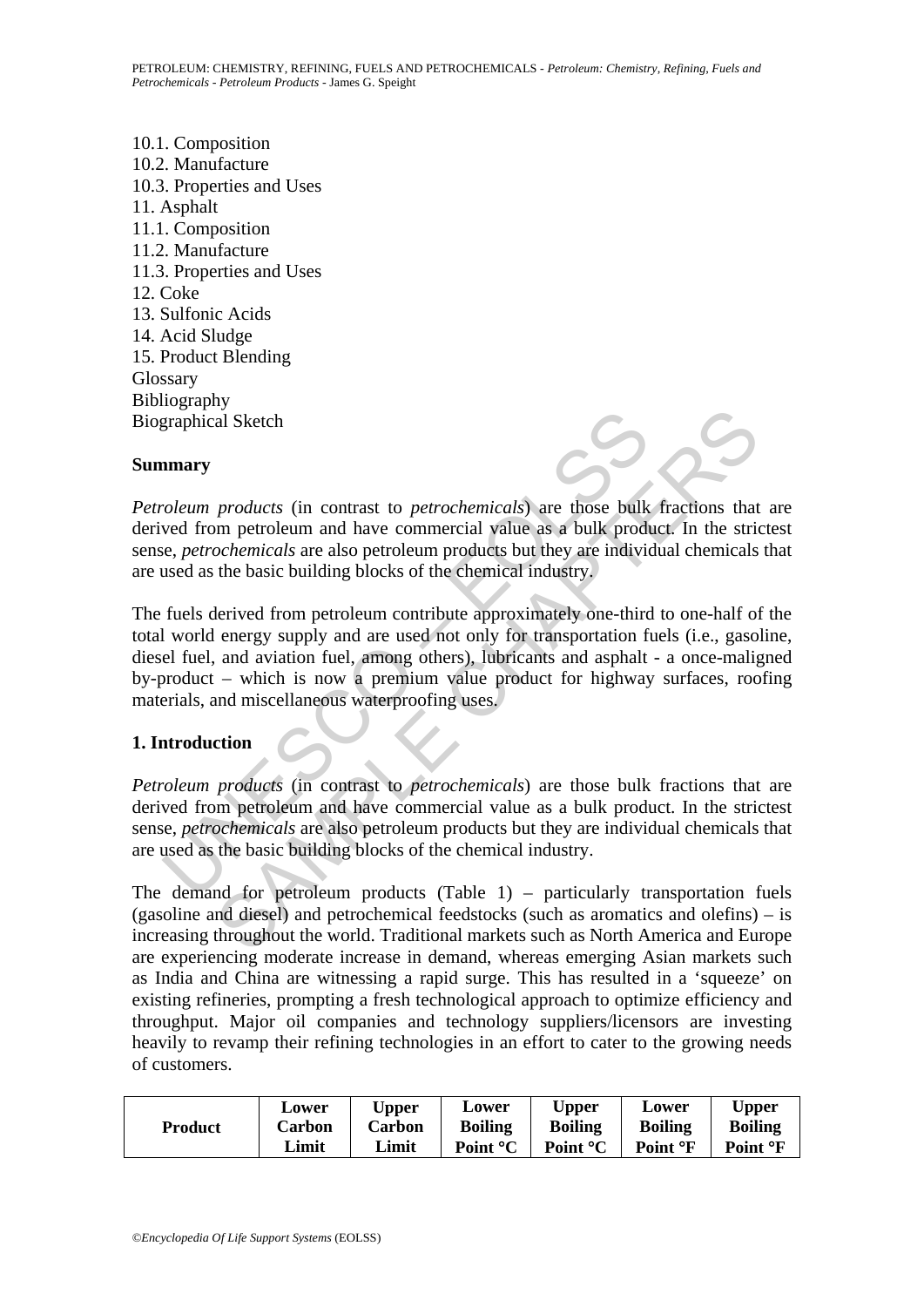| Refinery gas     | $C_1$                     | $C_4$     | $-161$    | $-1$ | $-259$               | 31   |
|------------------|---------------------------|-----------|-----------|------|----------------------|------|
| Liquefied        | $C_3$                     | $C_4$     | $-42$     | $-1$ | $-44$                | 31   |
| petroleum gas    |                           |           |           |      |                      |      |
| Naphtha          | $C_5$                     | $C_{17}$  | 36        | 302  | 97                   | 575  |
| Gasoline         | $C_4$                     | $C_{12}$  | $-1$      | 216  | 31                   | 421  |
| Kerosene/diesel  | $C_8$                     | $C_{18}$  | 126       | 258  | 302                  | 575  |
| fuel             |                           |           |           |      |                      |      |
| Aviation turbine | $C_8$                     | $C_{16}$  | 126       | 287  | 302                  | 548  |
| fuel             |                           |           |           |      |                      |      |
| Fuel oil         | $C_{12}$                  | $>C_{20}$ | 216       | 421  | >343                 | >649 |
| Lubricating oil  | $>C_{20}$                 |           | >343      |      | >649                 |      |
| Wax              | $C_{17}$                  | $>C_{20}$ | 302       | >343 | 575                  | >649 |
| Asphalt          |                           |           | >343      |      | >649                 |      |
| Coke             | $\frac{>C_{20}}{>C_{50}}$ |           | $>1000^*$ |      | $>1832$ <sup>*</sup> |      |

\* Carbon number and boiling point difficult to assess; inserted for illustrative purposes only.

Table 1. Petroleum products.

The main of the same of the same of the same of the same of the same of the same of the same of thucts because of variations in the specifications which must be original crude oil and additives, and in local conditions. S  $\frac{3632}{1632}$ <br>
umber and boiling point difficult to assess; inserted for illustrative purpos<br>
Table 1. Petroleum products.<br>
variety of processes are involved in the manufacture of these miscellane<br>
cecause of variations An infinite variety of processes are involved in the manufacture of these miscellaneous products because of variations in the specifications which must be met, in the type of the original crude oil and additives, and in local conditions. Since the demand for any one product is usually limited, batches of these substances are prepared from time to time according to special procedures. Variations and improvements are made as changes occur in the customers' demands, the crude-oil stocks available, and chemical or industrial developments. As a result, considerable flexibility is possible, although local conditions may make it impractical to manufacture small quantities of these specialty petroleum products at large petroleum installations.

## **2. Gaseous Fuels**

*Natural gas*, which is predominantly methane, occurs in underground reservoirs separately or in association with crude oil. The principal types of gaseous fuels are oil (distillation) gas, reformed natural gas, and reformed propane or liquefied petroleum gas (LPG).

*Liquefied petroleum gas* (*LPG*) is the term applied to certain specific hydrocarbons and their mixtures, which exist in the gaseous state under atmospheric ambient conditions but can be converted to the liquid state under conditions of moderate pressure at ambient temperature. These are the light hydrocarbons fraction of the paraffin series, derived from refinery processes, crude oil stabilization plants and natural gas processing plants comprising propane  $(CH<sub>3</sub>CH<sub>3</sub>CH<sub>3</sub>)$ , butane  $(CH_3CH_2CH_3CH_2CH_2CH_3)$ , *iso*-butane  $[CH_3CH_3CH_3]$  and to a lesser extent propylene ( $CH_3CH=CH_2$ ), or butylene ( $CH_3CH=CH_2$ ). The most common commercial products are propane, butane, or some mixture of the two (Table 2) and are generally extracted from natural gas or crude petroleum. Propylene and butylenes result from cracking other hydrocarbons in a petroleum refinery and are two important chemical feedstocks.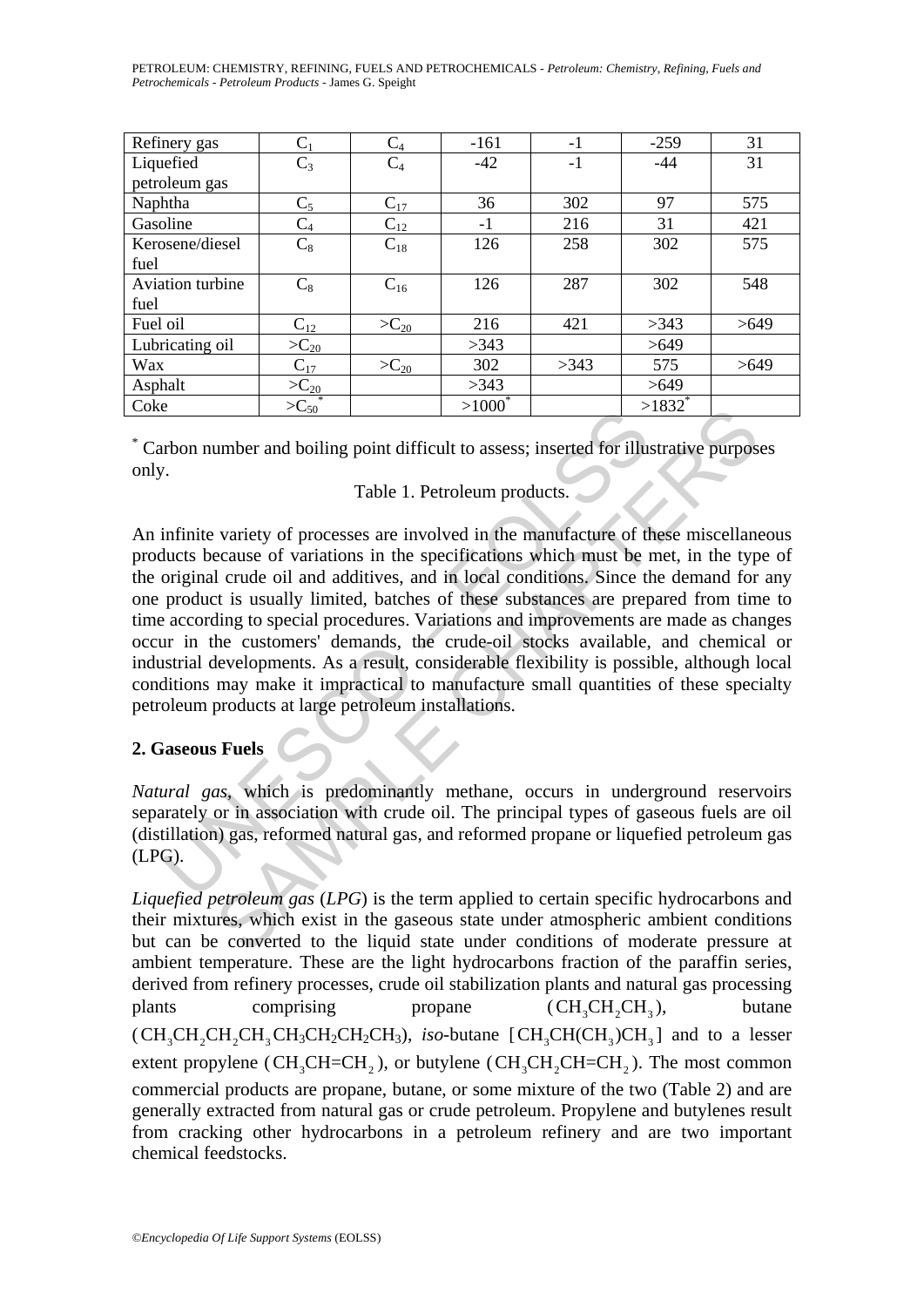|                                              | <b>Propane</b> | <b>Butane</b> |
|----------------------------------------------|----------------|---------------|
| Formula                                      | $C_3H_8$       | $C_4H_{10}$   |
| Boiling point F.                             | $-44^\circ$    | $32^\circ$    |
| Specific gravity - gas ( $air = 1.00$ )      | 1.53           | 2.00          |
| Specific gravity - liquid (water $= 1.00$ )  | 0.51           | 0.58          |
| lb/gallon - liquid @ 60°F.                   | 4.24           | 4.81          |
| BTU/gallon - gas @ $60^{\circ}$ F.           | 91690          | 102032        |
| BTU/lb. - gas                                | 21591          | 21221         |
| BTU/ft. <sup>3</sup> - gas @ $60^{\circ}$ F. | 2516           | 3280          |
| Flash point, F.                              | $-156$         | $-96$         |
| Ignition temperature in air, F.              | 920-1020       | 900-1000      |
| Maximum flame temperature in air, F.         | 3595           | 3615          |
| Octane number (ISO-octane=100)               | $100+$         | 92            |

|  | Table 2. Properties of propane and butane. |  |  |
|--|--------------------------------------------|--|--|
|--|--------------------------------------------|--|--|

*Mixed gas* is a gas prepared by adding natural gas or liquefied petroleum gas to a manufactured gas, giving a product of better utility and higher heat content or Btu value.

## **2.1. Composition**

Criane number (ISO-octane=100) 100+<br>
Table 2. Properties of propane and butane.<br> *ed gas* is a gas prepared by adding natural gas or liquefied pufactured gas, giving a product of better utility and higher heat co<br> **Compos** mumber (ISO-octane=100)  $100+$ <br>
Table 2. Properties of propane and butane.<br>
is a gas prepared by adding natural gas or liquefied petroleum gas<br>
eed gas, giving a product of better utility and higher heat content or Bu ve<br> The principal constituent of natural gas is methane (CH4). Other constituents are paraffinic hydrocarbons such as ethane  $(CH<sub>3</sub>CH<sub>3</sub>)$ , propane  $(CH<sub>3</sub>CH<sub>3</sub>CH<sub>3</sub>)$ , and the butanes  $[CH<sub>3</sub>CH<sub>3</sub>CH<sub>3</sub> and/or (CH<sub>3</sub>)<sub>3</sub>CH]$ . Many natural gases contain nitrogen  $(N_2)$  as well as carbon dioxide  $(CO_2)$  and hydrogen sulfide  $(H_2S)$ . Trace quantities of argon, hydrogen, and helium may also be present. Generally, the hydrocarbons having a higher molecular weight than methane, carbon dioxide, and hydrogen sulfide are removed from natural gas prior to its use as a fuel. Gases produced in a refinery contain methane, ethane, ethylene, propylene, hydrogen, carbon monoxide, carbon dioxide, and nitrogen, with low concentrations of water vapor, oxygen, and other gases.

## **2.2. Manufacture**

Natural gas is processed in natural gasoline plants, cycling plants, and petrochemical plants to extract hydrocarbons heavier than ethane by compression, adsorption, or absorption. The extracted hydrocarbons are then separated by fractionation. The propane and/or butane fractions, after treatment to remove undesirable constituents (such as hydrogen sulfide, mercaptans, sulfur, and water), constitute the commercial grades of liquefied petroleum gas.

Natural gas which is not associated with crude oil in the producing formation (*dry gas*) usually contains only minor quantities of easily liquefiable hydrocarbons. Therefore, the production of liquefied petroleum gas from dry gas is sometimes restricted by the necessity of maintaining a thermal content sufficient to meet natural-gas pipeline requirements.

The gas streams from thermal and catalytic cracking, reforming, and coking units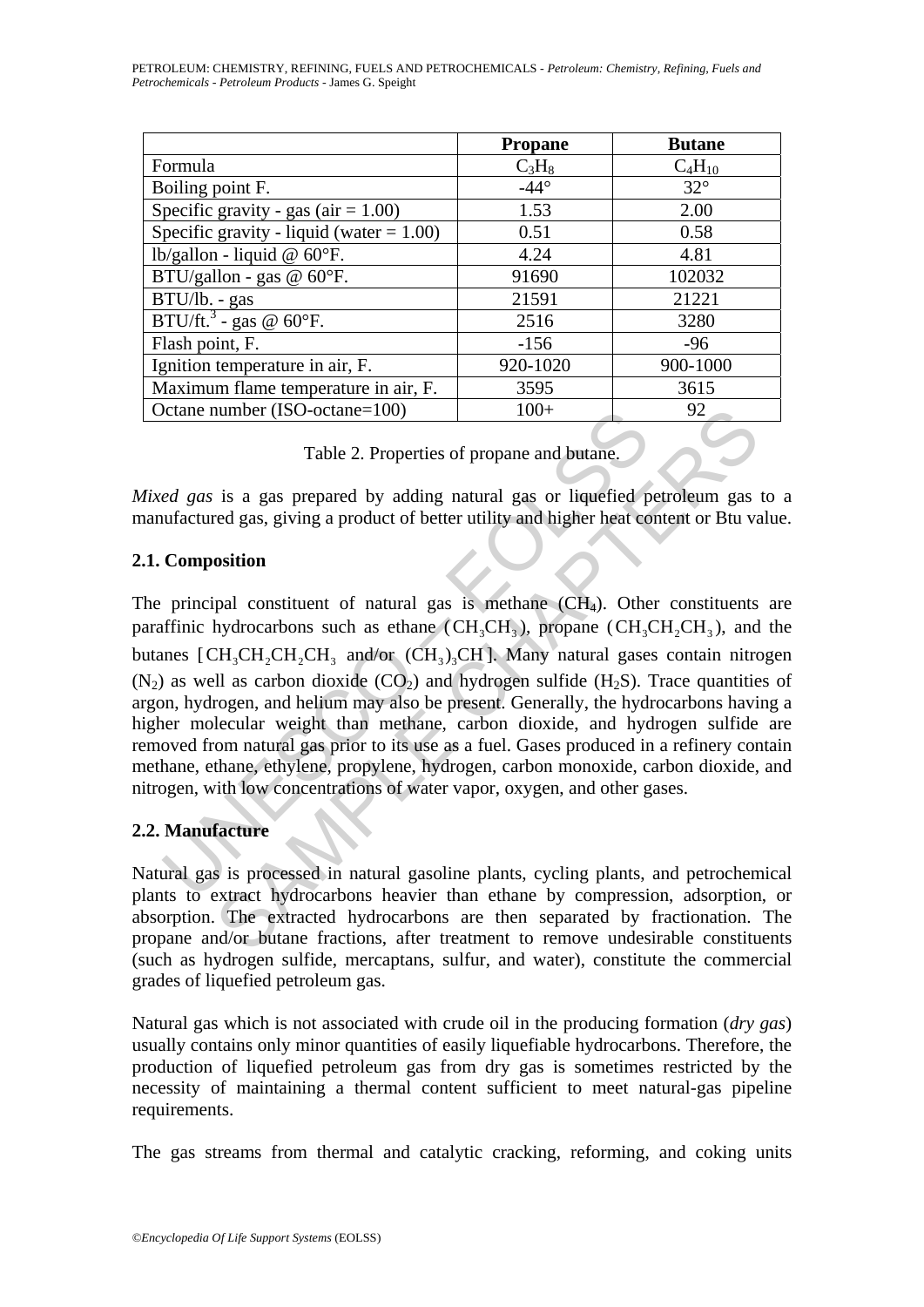contain appreciable quantities of propane, propylene, butanes, and butylenes. These are extracted by conventional oil absorption, distillation, condensation, and fractionation processes.

The propane and propylene recovered are usually charged to a polymerization unit, which reduces the propylene content from 2 to 5 per cent in the effluent propane stream. The propylene polymer is used in the petrochemical industry or blended in premium motor fuel. In some cases, a portion of the propane is cracked to produce hydrogen for refinery hydrogenation or desulfurization processes. It can also be cracked to produce ethylene or propylene for other refining or petrochemical processes.

The butanes and butylenes recovered are usually charged to a hydrofluoric or sulfuric acid alkylation plant. The butylenes and isobutane form an alkylate which is used as an aviation gasoline or premium motor fuel component. As a rule, the feed stream is deficient in isobutane, which must be supplemented by outside supplies or by isobutane produced by isomerization of excess refinery normal butane.

tion gasoline or premium motor fuel component. As a rule, the cient in isobutane, which must be supplemented by outside suppl<br>luced by isomerization of excess refinery normal butane.<br>butylenes can also be converted into p asoline or premium motor fuel component. As a rule, the feed stream<br>isobitae, which must be supplemented by outside supplies or by isobu<br>isobitane, which must be supplemented by outside supplies or by isobu<br>plant, where th The butylenes can also be converted into petrochemicals or dehydrogenated to butadiene, which is used in the manufacture of synthetic rubber. In the absence of an alkylation plant, where the removal of butylenes is practically 100 per cent, the butanesbutylenes can be charged to a polymerization unit either with the propane-propylene stream or separately if advantage of its higher octane polymer is economically desirable.

## **2.3. Properties and Uses**

The *specific gravity* of product gases, including liquefied petroleum gas, may be determined conveniently by a number of methods and a variety of instruments (ASTM 2007, Test Methods D1070 and D4891).

The *heat value* of gases is generally determined at constant pressure in a flow calorimeter in which the heat released by the combustion of a definite quantity of gas is absorbed by a measured quantity of water or air. A continuous recording calorimeter is available for measuring heat values of natural gases (ASTM 2007, Test Method D1826).

The lower and upper limits of *flammability* of organic compounds (Table 3) indicate the percentage of combustible gas in air below which and above which flame will not propagate. When flame is initiated in mixtures having compositions within these limits, it will propagate and therefore the mixtures are flammable. Knowledge of flammable limits and their use in establishing safe practices in handling gaseous fuels is important, e.g., when purging equipment used in gas service, in controlling factory or mine atmospheres, or in handling liquefied gases.

| Compound | <b>Limits of Flammability</b> |              |  |
|----------|-------------------------------|--------------|--|
|          | Lower                         | <b>Upper</b> |  |
|          | volume %                      | volume %     |  |
|          |                               |              |  |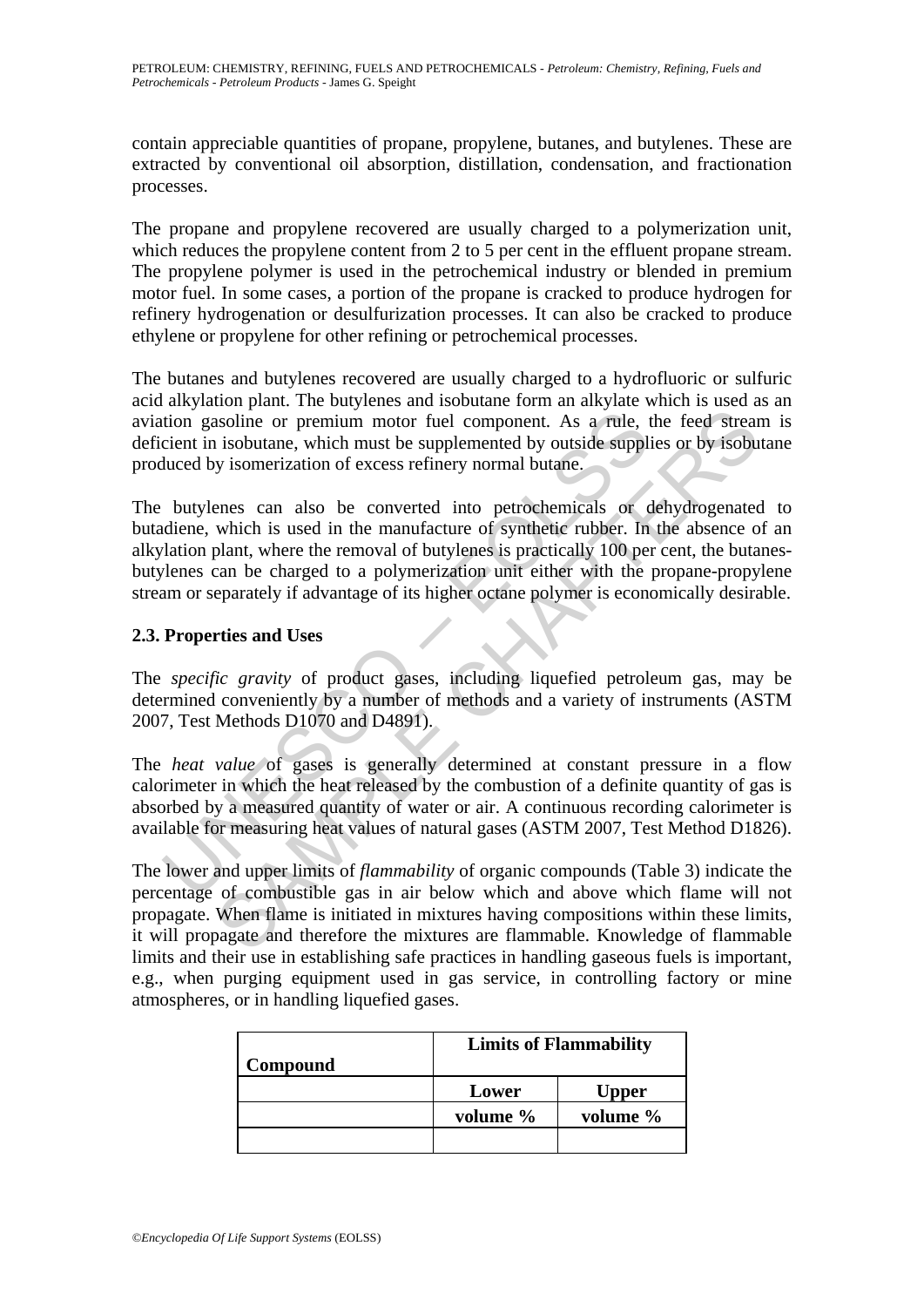| Acetaldehyde        | 3.97 | 57.00 |  |
|---------------------|------|-------|--|
| Acetic acid         | 5.40 | 20.00 |  |
| Acetone             | 2.55 | 12.80 |  |
| Acetylene           | 2.50 | 80.00 |  |
| Allyl alcohol       | 2.50 | 18.00 |  |
| Allyl bromide       | 4.36 | 7.25  |  |
| Allyl chloride      | 3.28 | 11.15 |  |
| n-Amyl acetate      | 1.10 | 7.50  |  |
| n-Amyl alcohol      | 1.19 | 10.00 |  |
| iso-Amyl alcohol    | 1.20 | 9.00  |  |
| n-Amyl chloride     | 1.60 | 8.63  |  |
| n-Amylene           | 1.42 | 8.70  |  |
|                     |      |       |  |
| Benzene             | 1.40 | 7.10  |  |
| n-Butane            | 1.86 | 8,41  |  |
| iso-Butane          | 1.80 | 8.44  |  |
| Butene-1            | 1.65 | 9.95  |  |
| Butene-2            | 1.75 | 9.70  |  |
| n-Butyl acetate     | 1.39 | 7.55  |  |
| n-Butyl alcohol     | 1.45 | 11.25 |  |
| iso-Butyl alcohol   | 1.68 | 9.80  |  |
| n-Butyl chloride    | 1.85 | 10.10 |  |
| iso-Butyl chloride  | 2.05 | 8.75  |  |
|                     |      |       |  |
| Carbon disulfide    | 1.25 | 50.00 |  |
| Crotonic aldehyde   | 2.12 | 15.50 |  |
| Cyclohexane         | 1.26 | 7.75  |  |
| Cyclopropane        | 2.40 | 10.40 |  |
|                     |      |       |  |
| n-Decane            | 0.77 | 5.35  |  |
| Diethylamine        | 1.77 | 10.10 |  |
| Diethyl ether       | 1.85 | 36.50 |  |
| Diethyl peroxide    | 2.34 |       |  |
| Dimethylamine       | 2.80 | 14.40 |  |
| 2,3-Dimethylpentane | 1.12 | 6.75  |  |
| 2,2-Dimethylpropane | 1.38 | 7.50  |  |
| 1,4-Dioxane         | 1.97 | 22.25 |  |
| Divinyl ether       | 1.70 | 27.00 |  |
|                     |      |       |  |
| Ethane              | 3.00 | 12.50 |  |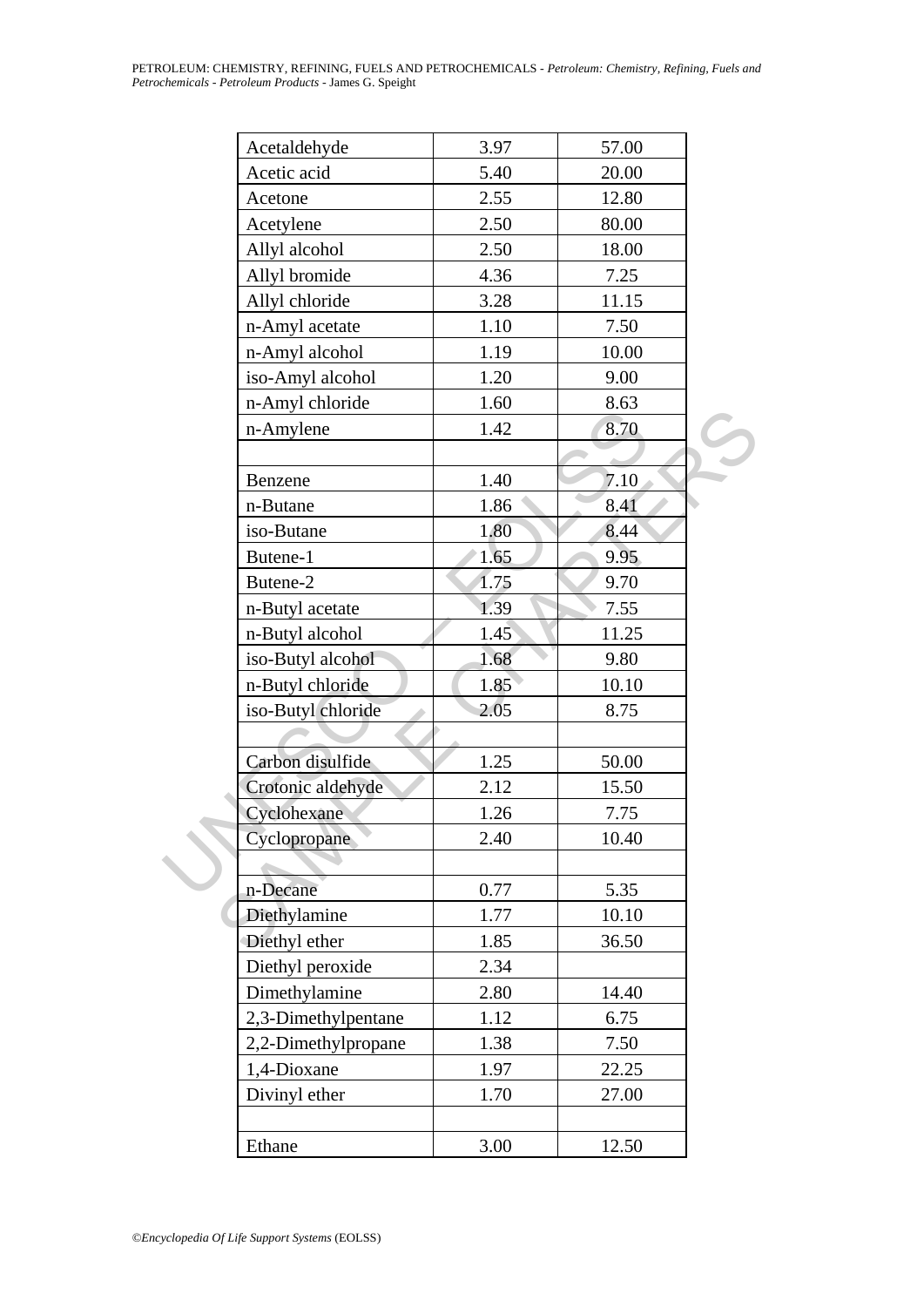| Ethyl acetate           | 2.18  | 11.40 |  |
|-------------------------|-------|-------|--|
| Ethyl alcohol           | 3.28  | 18.95 |  |
| Ethylamine              | 3.55  | 13.95 |  |
| Ethyl bromide           | 6.75  | 11.25 |  |
| Ethyl chloride          | 4.00  | 14.80 |  |
| Ethylene                | 2.75  | 28.60 |  |
| Ethylene dichloride     | 6.20  | 15.90 |  |
| Ethylene oxide          | 3.00  | 80.00 |  |
| Ethyl formate           | 2.75  | 16.40 |  |
| Ethyl nitrate           | 3.80  |       |  |
| Ethyl nitrite           | 3.01  | 50.00 |  |
|                         |       |       |  |
| Furfural                | 2.10  | 19.30 |  |
|                         |       |       |  |
| n-Heptane               | 1.10  | 6.70  |  |
| n-Hexane                | 1.18  | 7.40  |  |
| Methane                 | 5.00  | 15.00 |  |
| Methyl acetate          | 3.15  | 15.60 |  |
| Methyl alcohol          | 6.72  | 36.50 |  |
| Methylamine             | 4.95  | 20.75 |  |
| Methyl bromide          | 13.50 | 14.50 |  |
| Methyl iso-butyl ketone | 1.35  | 7.60  |  |
| Methyl chloride         | 8.25  | 18.70 |  |
| Methylcyclohexane       | 1.15  | 6.70  |  |
| Methyl ethyl ether      | 2.00  | 10.00 |  |
| Methyl ethyl ketone     | 1.81  | 9.50  |  |
| Methyl formate          | 5.05  | 22.70 |  |
| Methyl iso-propyl       |       |       |  |
| ketone                  | 1.55  | 8.15  |  |
|                         |       |       |  |
| n-Nonane                | 0.83  | 2.90  |  |
|                         |       |       |  |
| n-Octane                | 0.95  | 6.50  |  |
| Paraldehyde             | 1.30  |       |  |
| n-Pentane               | 1.40  | 7.80  |  |
| iso-Pentane (2-         |       |       |  |
| Methylbutane)           | 1.32  | 7.60  |  |
| Propane                 | 2.12  | 9.35  |  |
| n-Propyl acetate        | 1.77  | 8.00  |  |
| iso-Propyl acetate      | 1.78  | 7.80  |  |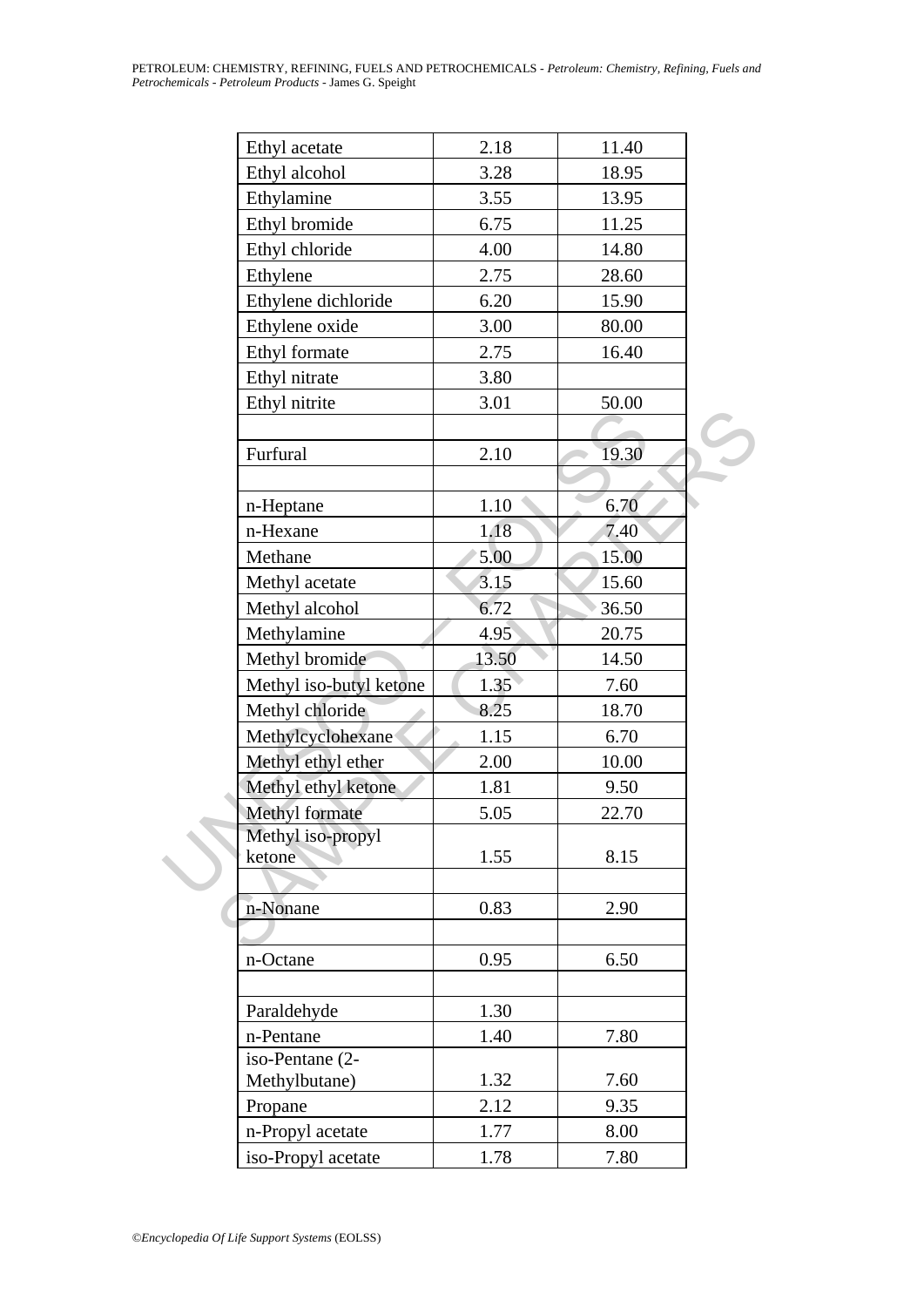|                     | n-Propyl alcohol                                                                                                                                                                                                                                                                                                                    | 2.15 | 13.50 |  |
|---------------------|-------------------------------------------------------------------------------------------------------------------------------------------------------------------------------------------------------------------------------------------------------------------------------------------------------------------------------------|------|-------|--|
|                     | iso-Propyl alcohol                                                                                                                                                                                                                                                                                                                  | 2.02 | 11.80 |  |
|                     | Propylamine                                                                                                                                                                                                                                                                                                                         | 2.01 | 10.35 |  |
|                     | n-Propyl chloride                                                                                                                                                                                                                                                                                                                   | 2.60 | 11.10 |  |
|                     | Propylene                                                                                                                                                                                                                                                                                                                           | 2.00 | 11.20 |  |
|                     | Propylene dichloride                                                                                                                                                                                                                                                                                                                | 3.40 | 14.50 |  |
|                     | Propylene oxide                                                                                                                                                                                                                                                                                                                     | 2.00 | 22.00 |  |
|                     | Pyridine                                                                                                                                                                                                                                                                                                                            | 1.81 | 12.40 |  |
|                     |                                                                                                                                                                                                                                                                                                                                     |      |       |  |
|                     | Toluene                                                                                                                                                                                                                                                                                                                             | 1.27 | 6.75  |  |
|                     | Triethylamine                                                                                                                                                                                                                                                                                                                       | 1.25 | 7.90  |  |
|                     | Trimethylamine                                                                                                                                                                                                                                                                                                                      | 2.00 | 11.60 |  |
|                     | Turpentine                                                                                                                                                                                                                                                                                                                          | 0.80 |       |  |
|                     |                                                                                                                                                                                                                                                                                                                                     |      |       |  |
|                     | Vinyl chloride                                                                                                                                                                                                                                                                                                                      | 4.00 | 21.70 |  |
|                     |                                                                                                                                                                                                                                                                                                                                     |      |       |  |
|                     | o-Xylene                                                                                                                                                                                                                                                                                                                            | 1.00 | 6.00  |  |
|                     | m-Xylene                                                                                                                                                                                                                                                                                                                            | 1.10 | 7.00  |  |
|                     | p-Xylene                                                                                                                                                                                                                                                                                                                            | 1.10 | 7.00  |  |
| asoline             | Table 3. Flammability limits of selected organic compounds.<br>oline, also called gas (United States and Canada), or petrol (Great Britain                                                                                                                                                                                          |      |       |  |
| ins, and aromatics. | zine (Europe) is a mixture of hydrocarbons that usually boil below 180°C (35:<br>at most, below 200°C (390°F). The hydrocarbon constituents in this boiling ra<br>those that have four to twelve carbon atoms in their molecular structure and fall<br>e general types: paraffins (including the cycloparaffins and branched materi |      |       |  |
|                     | oline is still in great demand as a major product from petroleum. The networ<br>rstate highways that links towns and cities in the United States is dotted<br>uent service centers where motorists can obtain refreshment not only for themse<br>والمنطور ويتمطه ومراء                                                              |      |       |  |

## **3. Gasoline**

*Gasoline*, also called *gas* (United States and Canada), or *petrol* (Great Britain) or *benzine* (Europe) is a mixture of hydrocarbons that usually boil below 180<sup>o</sup>C (355<sup>o</sup>F) or, at most, below 200°C (390°F). The hydrocarbon constituents in this boiling range are those that have four to twelve carbon atoms in their molecular structure and fall into three general types: paraffins (including the cycloparaffins and branched materials), olefins, and aromatics.

Gasoline is still in great demand as a major product from petroleum. The network of interstate highways that links towns and cities in the United States is dotted with frequent service centers where motorists can obtain refreshment not only for themselves but also for their vehicles.

-

-

-

TO ACCESS ALL THE **49 PAGES** OF THIS CHAPTER, Visit[: http://www.eolss.net/Eolss-sampleAllChapter.aspx](https://www.eolss.net/ebooklib/sc_cart.aspx?File=E6-186-05)